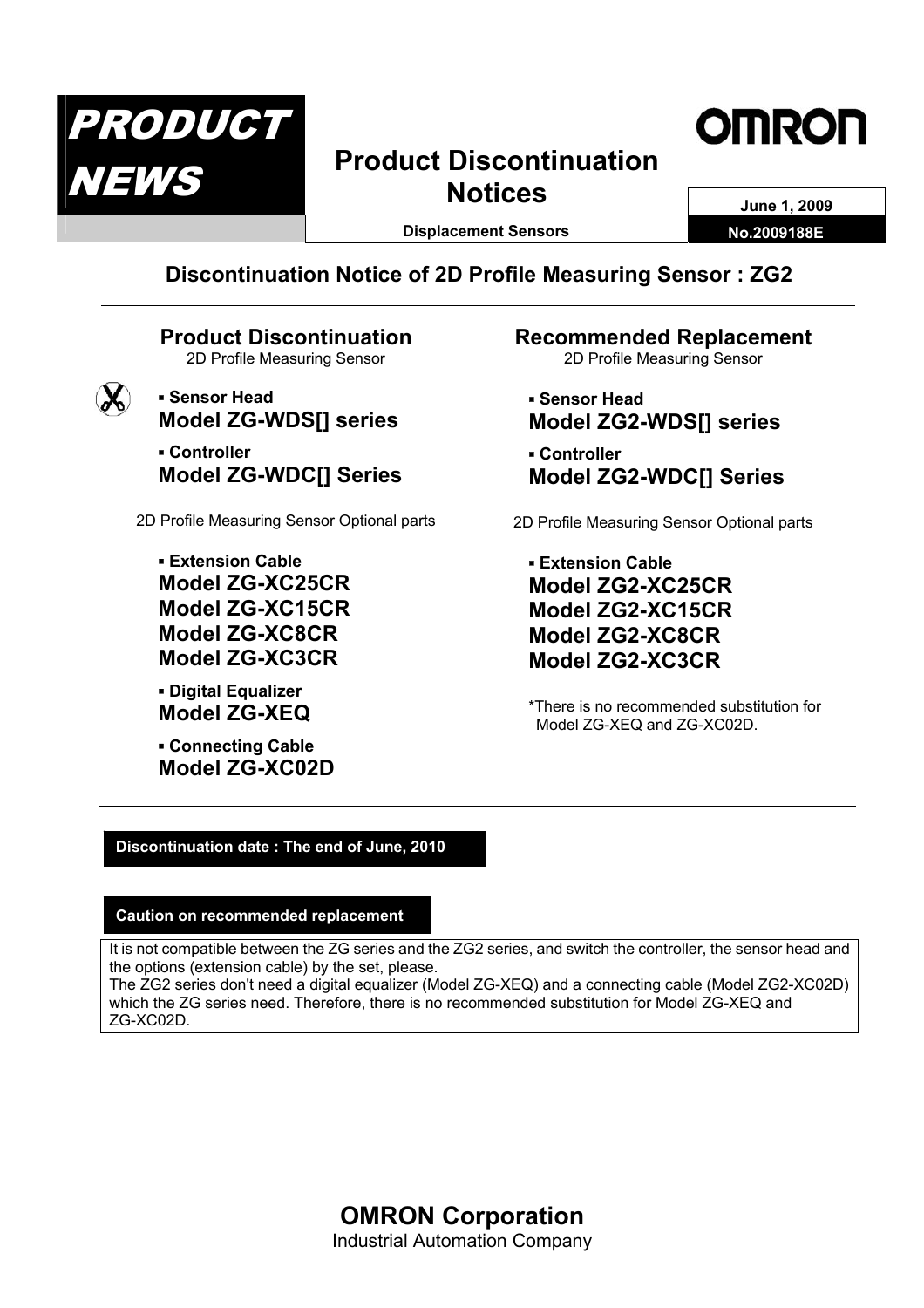## **Difference from discontinued product**

| <b>Model</b>           | <b>Body</b><br>Color | <b>Dimen</b><br>sions | <b>Wire</b><br>connection | <b>Mounting</b><br><b>Dimensions</b> | <b>Charact</b><br>eristics | <b>Operation</b><br>ratings | <b>Operation</b><br>methods |
|------------------------|----------------------|-----------------------|---------------------------|--------------------------------------|----------------------------|-----------------------------|-----------------------------|
| ZG2-WDS[]              | $***$                | $\star$               | $\star$                   | $***$<br>(note1)                     | $\star$                    | $***$                       | -                           |
| ZG2-WDCII              | --                   | $***$                 | $\star$                   | $***$                                | $\star$                    | $***$                       | $***$                       |
| ZG2-XC <sub>I</sub> CR | $***$                | $***$                 | $- -$                     | $***$                                | $***$                      | $***$                       | $\overline{\phantom{a}}$    |

\*\* : Fully compatible

\* : The change is a little/Almost compatible

-- : Not compatible

- : No corresponding specification

(note1) :An only relation between Model ZG-WDS3 and ZG2-WDS3V is not complete compatible (Small change/High equivalent).

## **Product Discontinuation and recommended replacement**

| <b>Product discontinuation</b> | <b>Recommended replacement</b> |
|--------------------------------|--------------------------------|
| Model ZG-WDS70                 | Model ZG2-WDS70                |
| Model ZG-WDS22                 | Model ZG2-WDS22                |
| Model ZG-WDS8(T)               | Model ZG2-WDS8(T)              |
| Model ZG-WDS3(T)               | Model ZG2-WDS3V(T)             |
| Model ZG-WDC11(A)              | Model ZG2-WDC11(A)             |
| Model ZG-WDC41(A)              | Model ZG2-WDC41(A)             |
| Model ZG-XC25CR                | Model ZG2-XC25CR               |
| Model ZG-XC15CR                | Model ZG2-XC15CR               |
| Model ZG-XC8CR                 | Model ZG2-XC8CR                |
| Model ZG-XC3CR                 | Model ZG2-XC3CR                |
| Model ZG-XEQ                   |                                |
| Model ZG-XC02D                 |                                |

## **Body color**

\*Only controller Model ZG-WDC[] have different appearances

| <b>Product discontinuation</b><br>Model ZG-WDC11(A)/ZG-WDC41(A) | Recommendable replacement<br>Model ZG2-WDC11(A)/ZG2-WDC41(A)                                          |
|-----------------------------------------------------------------|-------------------------------------------------------------------------------------------------------|
| The case painting color of housing is                           | The case painting color of housing is                                                                 |
| Pearl White.                                                    | Black & Gold.                                                                                         |
| $\overline{12}$<br>TA<br>.58842 <sub>mm</sub><br>OMRON 2G-WDC   | LD ON ZERO TRIG<br>37>9" > +1 B01T1<br>T2<br>T3<br><b>T4</b><br>5.913mm<br>$1 - 320$<br>OMRON ZG2-WDC |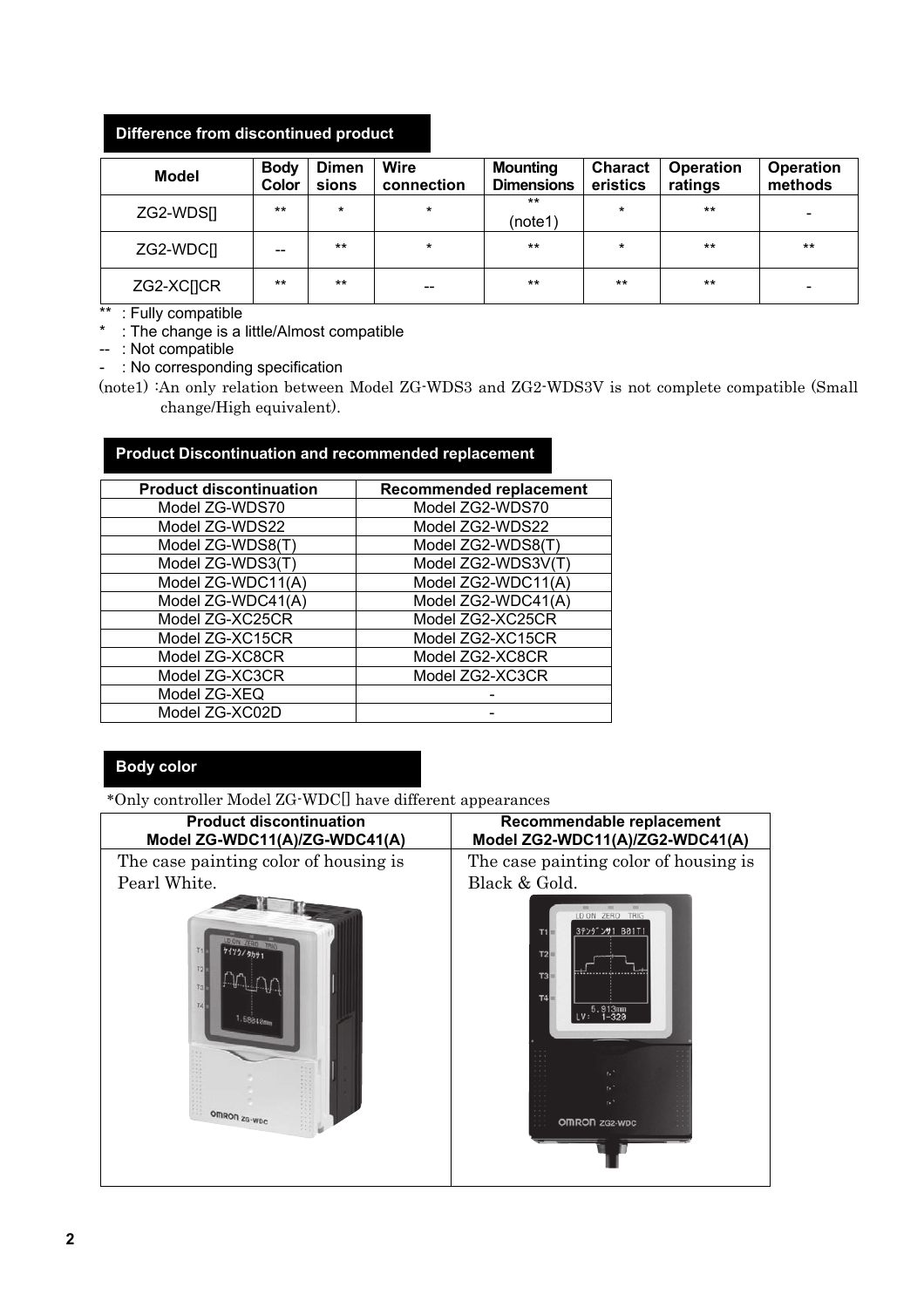#### **Wiring Connection**

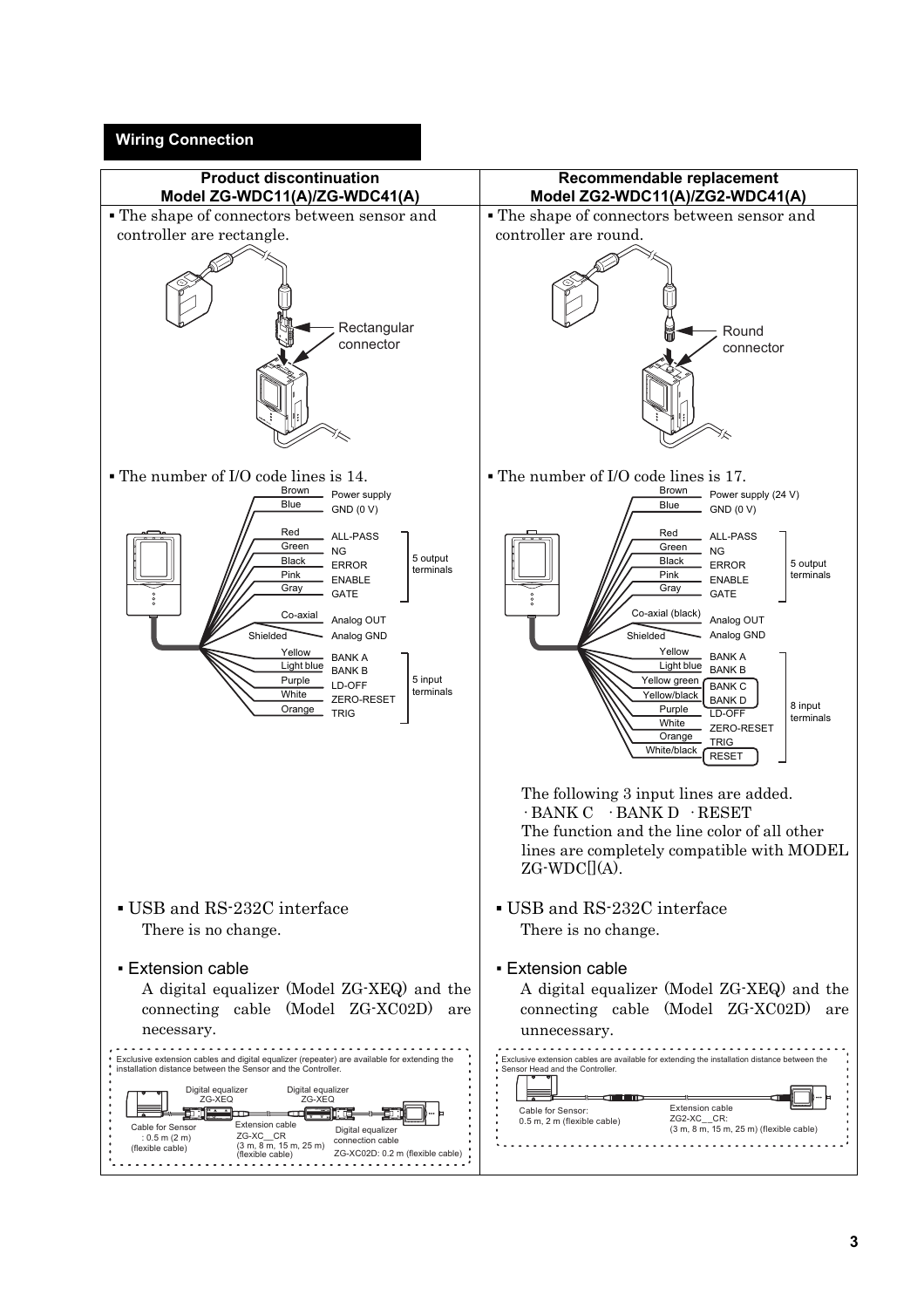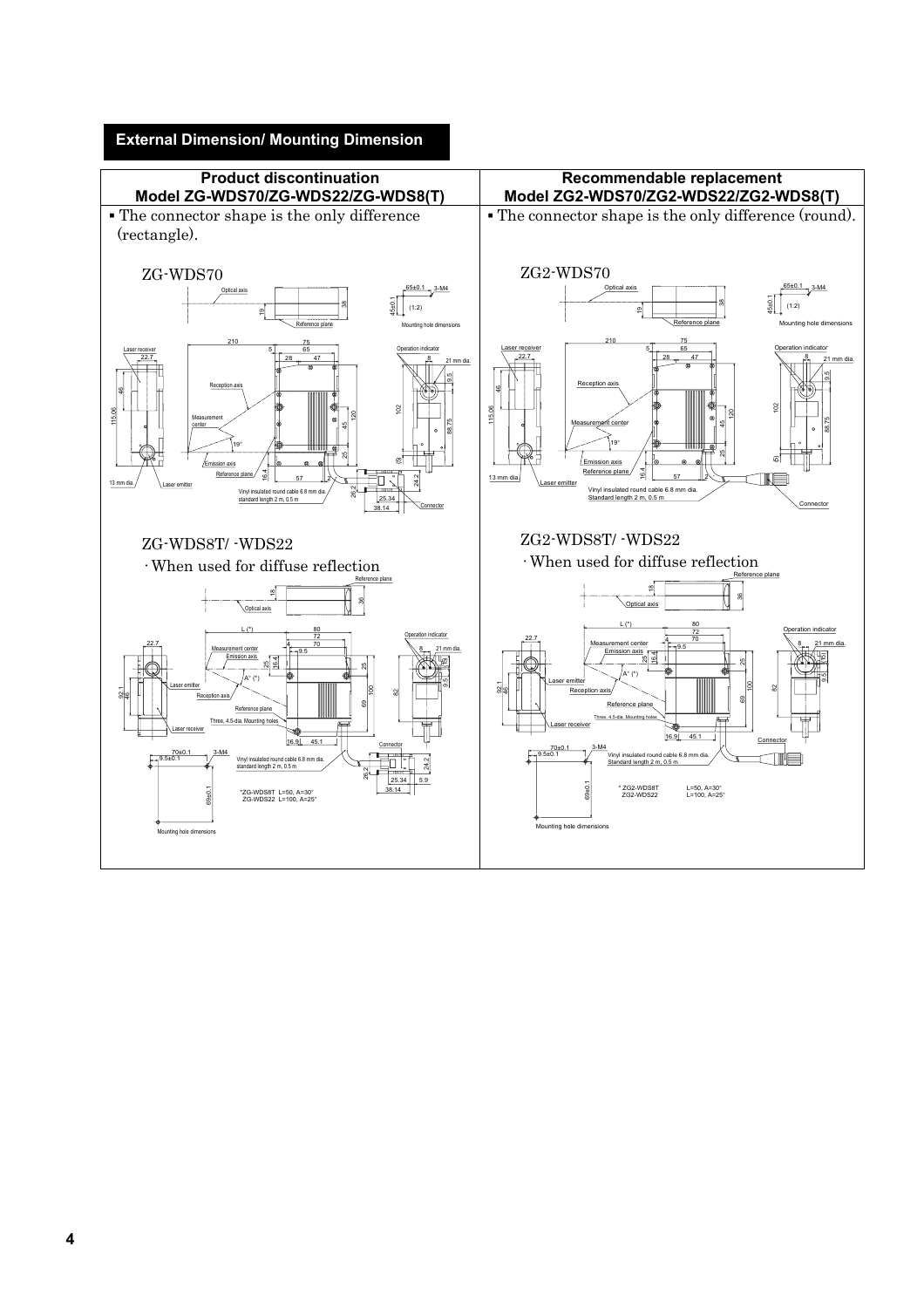

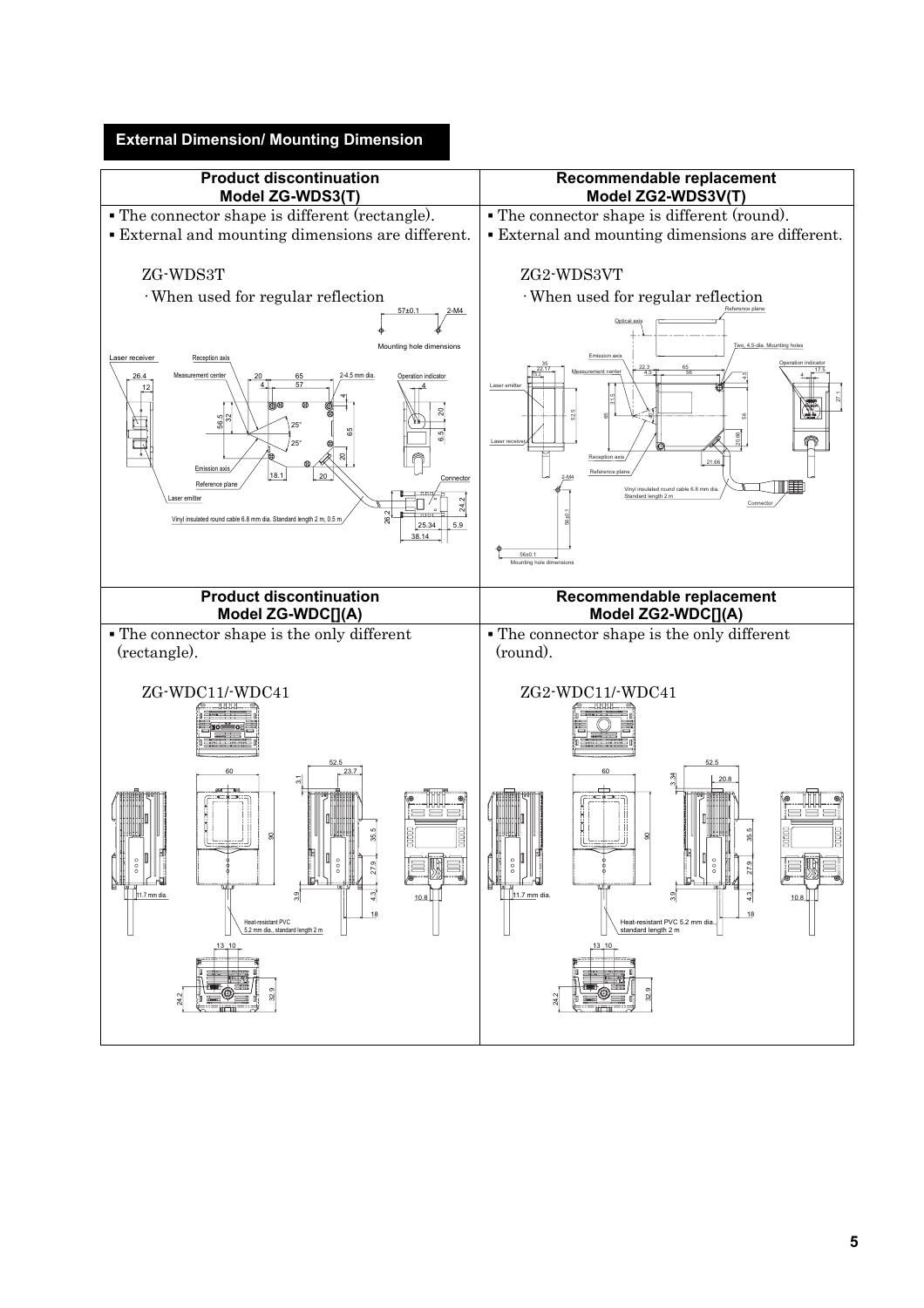## **External Dimension/ Mounting Dimension**

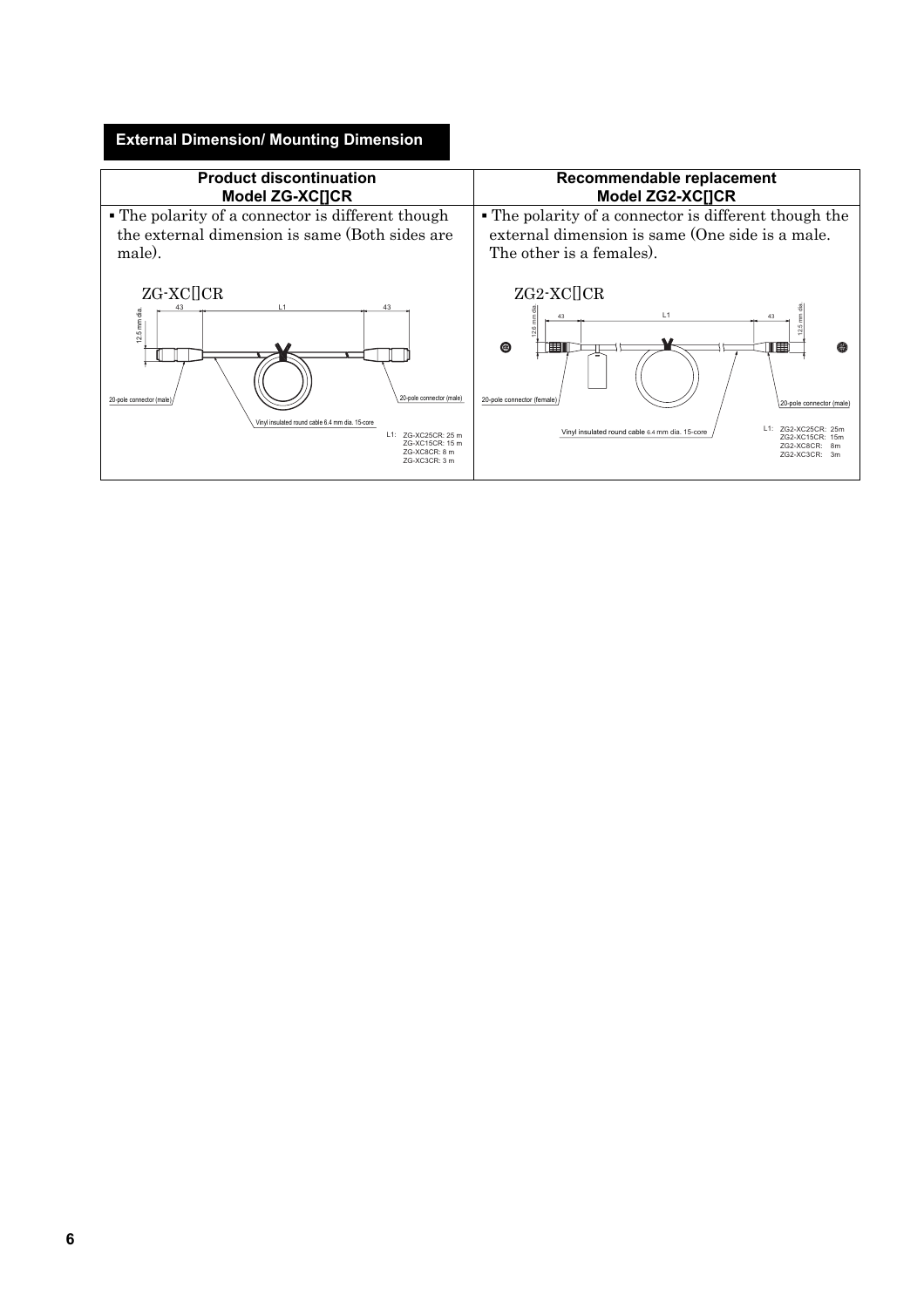# **Ratings performance and characteristic**

| <b>Product discontinuation</b><br>Model ZG-WDS70        | Recommendable replacement<br>Model ZG2-WDS70     |
|---------------------------------------------------------|--------------------------------------------------|
| Measurement range (Height direction) $\pm 30$ mm        | Measurement range (Height direction)             |
|                                                         | : ±48mm(High-resolution mode)                    |
| Resolution (Height direction) : $10 \mu m$              | Resolution (Height direction): $6\mu m$          |
| Linearity: $\pm 0.5\%$ FS                               | Linearity: $\pm 0.1\%$ FS                        |
| Temperature characteristics: 0.1%FS/°C                  | Temperature characteristics: 0.02%FS/°C          |
| Ambient operating illumination: 1000lx max.             | Ambient operating illumination: 7000lx max.      |
| <b>Product discontinuation</b><br><b>Model ZG-WDS22</b> | Recommendable replacement<br>Model ZG2-WDS22     |
| Resolution (Height direction): 3µm                      | Resolution (Height direction) : $2.5\mu$ m       |
| Linearity: $\pm 0.5\%$ FS                               | Linearity: $\pm 0.1\%$ FS                        |
| Temperature characteristics : 0.1%FS/°C                 | Temperature characteristics: 0.02%FS/°C          |
| Ambient operating illumination: 1000lx max.             | Ambient operating illumination: 7000lx max.      |
| Measurement target                                      | Measurement target                               |
| : Non-transparent object surface                        | : Non-transparent object/Transparent surface     |
| <b>Product discontinuation</b><br>Model ZG-WDS8(T)      | Recommendable replacement<br>Model ZG2-WDS8(T)   |
| Linearity: ±0.5%FS                                      | Linearity: ±0.1%FS                               |
| Temperature characteristics: 0.1%FS/°C                  | Temperature characteristics: 0.03%FS/°C          |
| Ambient operating illumination: 1000lx max.             | Ambient operating illumination: 7000lx max.      |
| Measurement target                                      | Measurement target                               |
| : Non-transparent object surface                        | : Non-transparent object/Transparent surface     |
| <b>Product discontinuation</b>                          | Recommendable replacement                        |
| Model ZG-WDS3(T)                                        | Model ZG2-WDS3V(T)                               |
| Measurement center distance (Regular reflection)        | Measurement center distance (Regular reflection) |
| : 20mm                                                  | : 22.3mm                                         |
| Measurement center distance (Diffuse reflection)        | Measurement center distance (Diffuse reflection) |
| :5.2mm                                                  | $:10.6$ mm                                       |
| Linearity: $\pm 0.5\%$ FS                               | Linearity: $\pm 0.1\%$ FS                        |
| Temperature characteristics: 0.1%FS/°C                  | Temperature characteristics: 0.08%FS/°C          |
| Ambient operating illumination: 1000lx max.             | Ambient operating illumination: 7000lx max.      |
| Measurement target                                      | Measurement target                               |
| : Non-transparent object surface                        | : Non-transparent object/Transparent surface     |
| <b>Product discontinuation</b><br>Model ZG-WDC[](A)     | Recommendable replacement<br>Model ZG2-WDC[](A)  |
| Number of registered setups: 4banks                     | Number of registered setups: 16banks             |
| Sensitivity adjustment function                         | Sensitivity adjustment function                  |
| : MULTI/AUTO/FIXED                                      | : MULTI/HS MULTI/AUTO/FIXED                      |
| Measurement items                                       | Measurement items                                |
| : Height/2-point step/3-point step/                     | : Height/Position/Step/                          |
| Edge position/Edge width/Angle/                         | Width/Cross-sectional area/                      |
| Cross-sectional area/Calculation                        | Point of intersection angle/                     |
| (max.4 items simultaneously selectable)                 | Calculation                                      |
|                                                         | (max.8 items simultaneously selectable)          |
| Auxiliary functions                                     | Auxiliary functions                              |
| : Position correction(height/position/slope)            | : Position correction(height/position/slope)/    |
|                                                         | Calculations between Controllers                 |